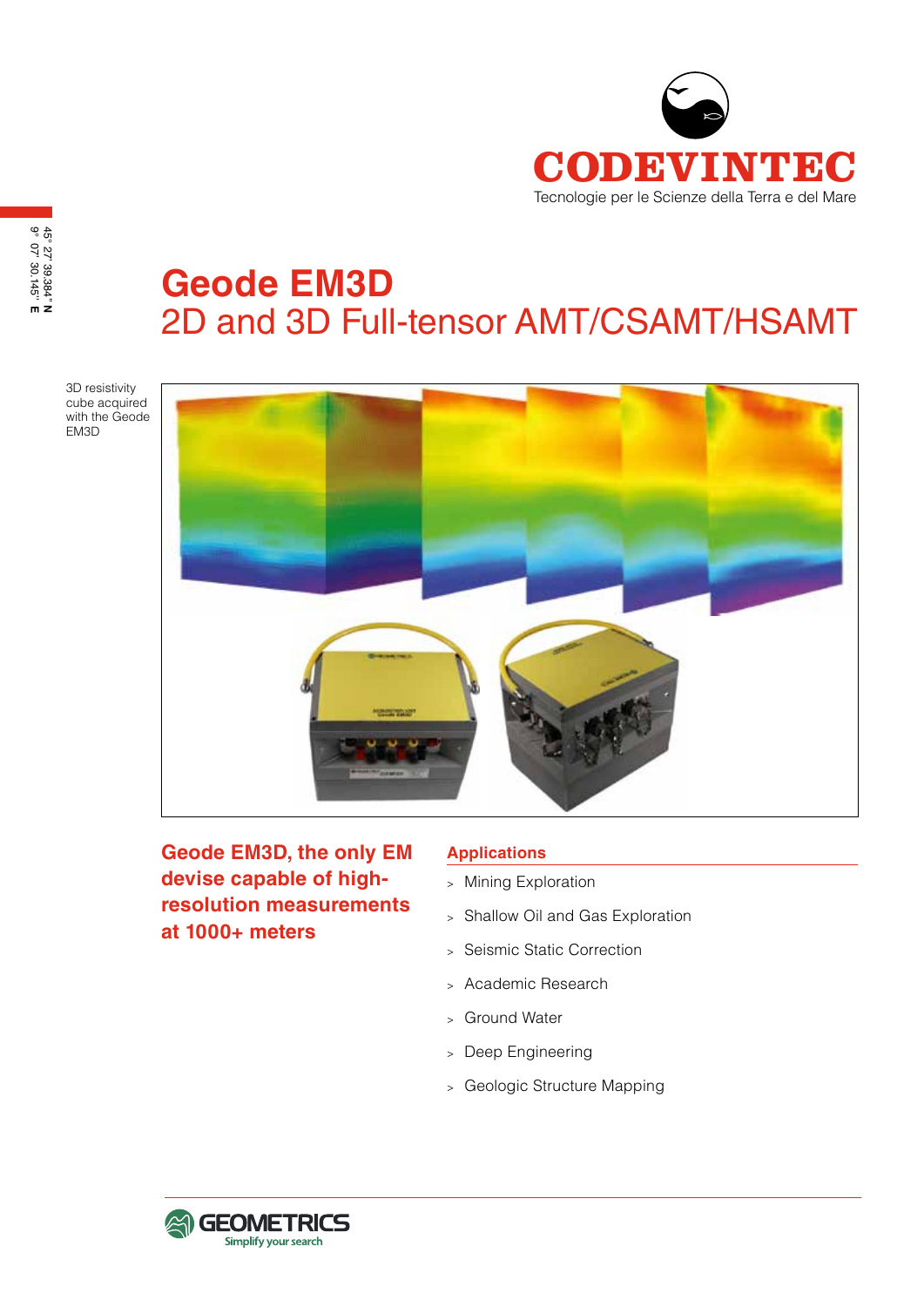

## **Geode EM3D** 2D and 3D Full-tensor AMT/CSAMT/HSAMT

Modern exploration for minerals, shallow oil and gas, and groundwater requires more high-quality data acquired and pro-cessed faster and at a lower cost than traditional EM techniques.

Now you can do distributed EM surveys with confidence. The multi-channel Geode EM3D allows simultaneous soundings at up to 160 locations, greatly improving field efficiency. Based on our tried-and-true Geode seismic technology, the Geode EM3D truly revolutionizes AMT data acquisition.

The system uses a controlled-source transmitter for CSAMT or natural field signals for AMT, or a combination of both (HSAMT). The defining characteristic of a distributed, networked system is that it is flexible in size. There can be numerous network nodes, each making its own measurements and sending the results back to a central controller computer. The definition of a network node in the Geode EM3D is a single receiver box with up to six channels.

Every node communicates to the other nodes and the Master Node by way of a hardwired Ethernet cable. A single node can be configured to have up to three magnetic coils or up to six electric field dipoles.

The Geode EM 3D is scalable from 6 to 240 channels, so the system can grow with your business.

#### **Features & Benefits**

- <sup>&</sup>gt; **Reliable wired Ethernet network** no problems with GPS dropouts or lost satellites, line of sight communications failures, radio or WiFi communication failures, blocked antennas.
- <sup>&</sup>gt; **Up to 160 simultaneous soundings in a single setup** – Allows economically-feasible high-density sampling.
- <sup>&</sup>gt; **Full-tensor AMT, HSAMT and CSAMT** Yields a much more accurate model of the subsurface than typical scalar AMT/CSAMT.
- <sup>&</sup>gt; **Ultra-low-noise, low-distortion front end electronics** – Much higher data quality.
- <sup>&</sup>gt; **Real-time on-screen display of impedance, phase curves, and other MT parameters** – Detect any acquisition problems as they happen.

## **Typical Users**

- <sup>&</sup>gt; Mapping of geology to 1,000 meters and more for mining and minerals exploration
- <sup>&</sup>gt; Mapping of hydro-geologic features for groundwater exploration
- <sup>&</sup>gt; Geothermal reservoir mapping to 2,000 meters depth
- <sup>&</sup>gt; Shallow oil and gas exploration to 2,000 meters depth
- <sup>&</sup>gt; Deep geotechnical and engineering application such as mapping of deep structure for future dam sites, characterizing potential nuclear waste deposit integrity, view geology structure for deep mountain tunneling, etc
- <sup>&</sup>gt; Excellent tool for academic research and teaching

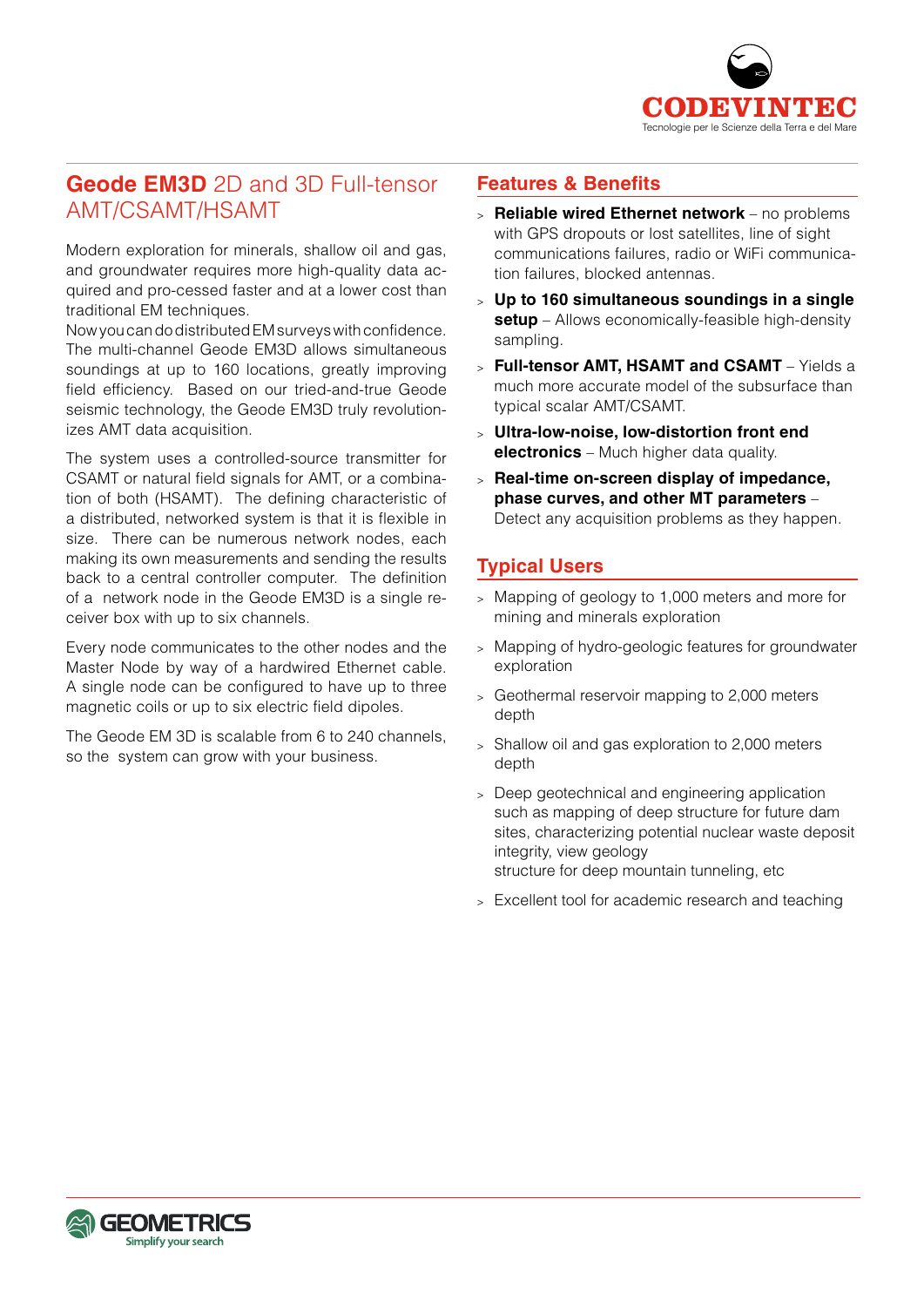

## **MTPro** – Analysis Software



MTPro is a magnetotellurics data processing program used to convert raw Geode EM3D time series into MT and AMT (audio magnetotelluric) parameters.

The program can be licensed for either single-receiver, stand-alone Geode EM3D systems or for multi-receiver, networked systems. It is tightly integrated with the Geode EM3D interface and acquisition software and can export the processed data in multiple formats.

MTPro is used to process data acquired with the Geode EM3D, and SCS2D (an MR, AMT, and CSAMT inversion program) can use the pre-processed apparent resistivity and phase data (along with location and other metadata) to invert the data to 1-D models and 2-D depth sections.

#### **Features and benefits**

- <sup>&</sup>gt; Fast data processing of large data sets for many simultaneous AMT soundings – produces results in the field within seconds.
- <sup>&</sup>gt; View all data processing results such as resistivity curves, phase curves, Bostick resistivity-depth curves, tipper parameters, and many other AMT parameters in the field – even while data acquisition is still going on.
- <sup>&</sup>gt; Ability to export GPS coordinates for all stations in Google Earth KMZ files for plotting the survey line on Google Earth.
- <sup>&</sup>gt; Will export Bostick transform data for 2-D sections in Surfer or other data contouring programs.
- <sup>&</sup>gt; Export data as EDI files to be read into Geotools, WinGLink, or other commercial and academic MT inversion programs.
- <sup>&</sup>gt; Remove Erroneous Data with Despiking, Destriping and "Remove Dropouts" features
- <sup>&</sup>gt; MTPto can export data to Zonge SCS2D data inversion software.
- <sup>&</sup>gt; Easy to navigate user interface and built on understandable graphic displays.
- <sup>&</sup>gt; Multiple built-in ways to view the processed data.